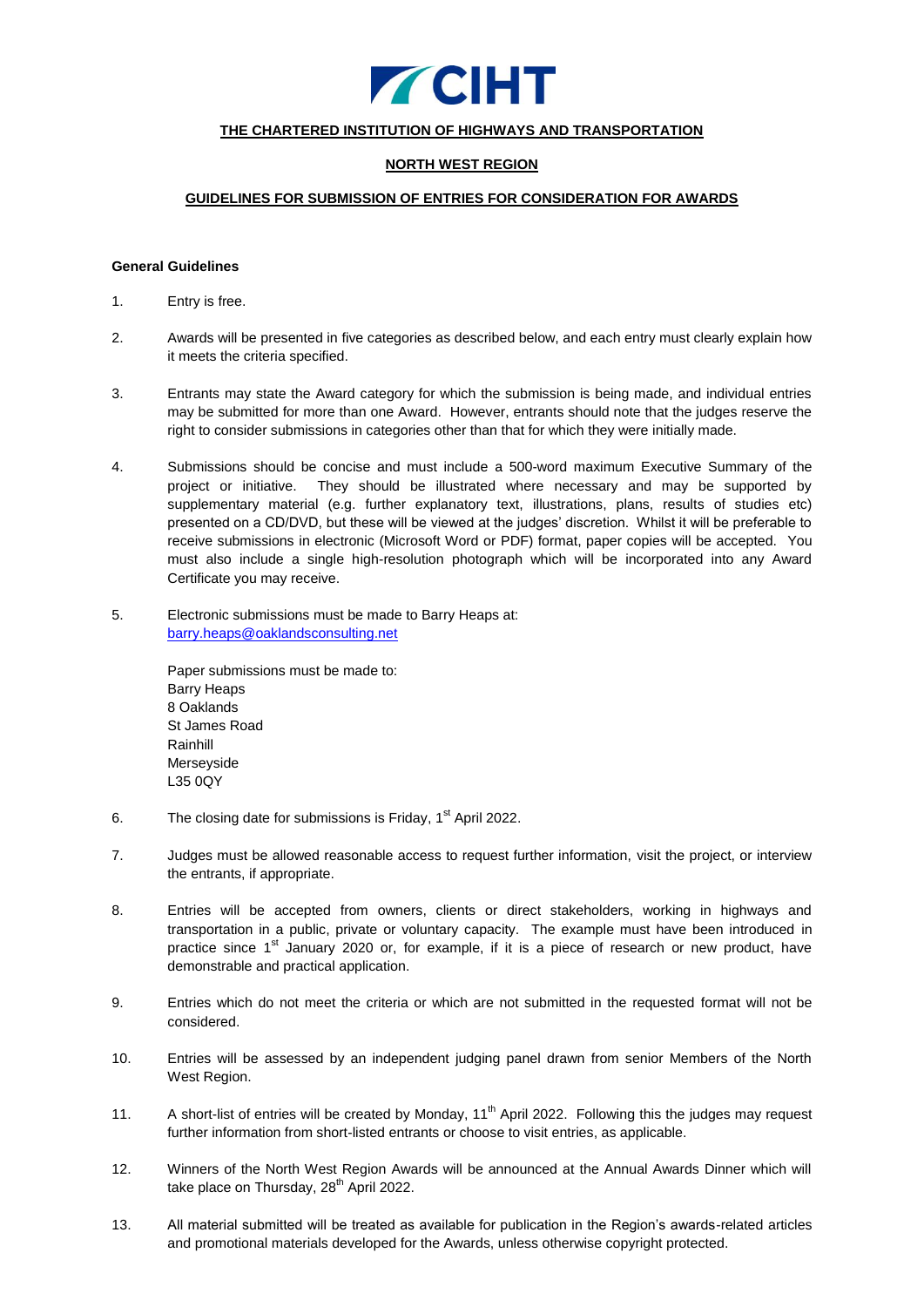#### 14. Submissions will not be returned.

## **Guidelines for the Project of the Year Award**

These Awards are aimed at projects which are outstanding examples of projects that demonstrate a contribution to the mobility of the community in the north west of England. There will be two Awards in this category: for small projects up to a value of £5m, and for larger projects over £5m in value.

The judging criteria will be:

- Benefits to the community and to the environment (e.g. energy savings, level of recycling, percentage of sustainable resource or material used)
- Implementation and delivery (management, operation, communications, training and safety)
- Consultation with Stakeholders
- Planning and design including robustness of partnership working
- Sustainable procurement
- Enterprise and ingenuity
- Quality of Construction
- Objectives met

## **Guidelines for the Environmental/Sustainability Award**

This Award recognises projects, products, policy initiatives or strategies delivered by the highways and transportation industry that can demonstrate a contribution to sustainable working and living in the region.

The judging criteria will be:

- Environmental benefits
- Innovation
- Objectives met
- Planning
- Sustainable Procurement
- Implementation
- Best value and cost benefit

# **Guidelines for the Safety and Well-Being Award**

This Award recognises projects and policy initiatives or strategies that have contributed to either safety improvements in the highways and transportation industry or to the improvement of the health and well-being of an organisation's workforce. It will also address the elimination of harm to ensure alignment with current health, safety and well-being practices. Safety improvements can address casualty reduction and improved safety for all users, including pedestrians. Initiatives for the enhancements of well-being can deal with physical, emotional, social, spiritual or intellectual matters, aimed, for example, at personal welfare, morale and productivity improvements.

The aim of the Award is to identify, share and celebrate good practice.

The judging criteria will be:

- Research into the issue/s
- Innovation
- Quality of the solution
- Evaluation of results
- Success to date
- Potential future benefits or enhancements

#### **Guidelines for the Best Practice Award**

This Award is to recognise and encourage imaginative concepts and excellence within the highways and transportation industry where a marked positive benefit has been achieved and a 'best in class' performance has been demonstrated. It can relate to design, construction, management, product development or any other facet of the industry.

The judging criteria will be: